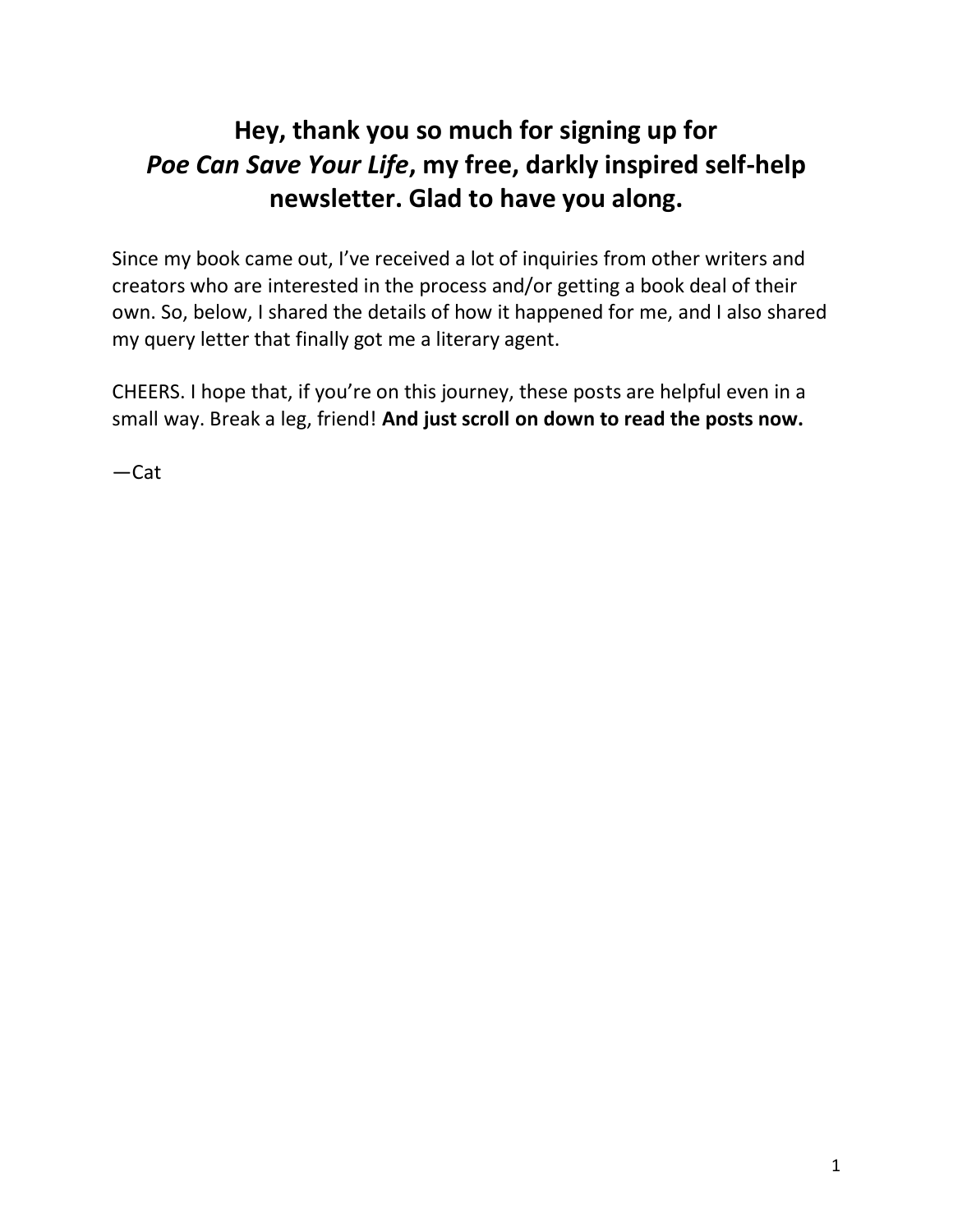# **How to get a book deal when you're not famous**

*Or, how Edgar Allan Poe helped me get a book deal and could help you, too.*

A couple of weeks ago, I was talking to my old L.A. writers group via Zoom, and it came up how damn near *impossible* it is these days to get a book deal.

A book deal, in this case, to mean a traditional, "Big Five," New-York-publisher-with-an-officeon-6th-Avenue kind of book deal. Most people know that it's easy to self-publish a book on Wattpad or Kindle. But to convince an outfit like Simon & Schuster or Little, Brown to publish your novel or work of nonfiction? That's like trying to win *American Idol,* and I don't think that show is even on the air anymore—making it all the harder to win.

So I thought I would share, here, a little-discussed hack that helped me get a traditional book deal in the fall of 2019. Not a deal that made me rich or anything, but still: my childhood dream, stamped like a parking validation! What a thrill, especially before I realized how much work would be involved.

## **First things first, though. Why is it so hard to get a deal?**

A better way to phrase this question might be, why is it so hard for an ordinary, non-famous person to get a book deal? Because famous people have no trouble. If you're a Kardashian or a comic with a Netflix special or even a momfluencer with 500,000 Instagram followers all breathlessly awaiting your next inspirational quote, then it's not that hard.

For the rest of us, those without massive platforms or perhaps *any* platform to speak of, it's extremely, *extremely* hard, because the publishing industry thinks it can't afford to take a chance. The big houses, these days, are more in the business of running proven winners than fresh horses. It's such a tough business environment for them that they're simply not willing to put money and effort into books they're not sure will sell. And sell a lot. As in, at least 10,000 copies and, preferably, much more than that.

This means that there's effectively almost no chance that you—ordinary, aspiring, non-famous writer you—can sell your book.

Of course, exceptions to the rule exist. And the usual entrenched advantages—having gone to the right school (an Ivy or Iowa), having elite connections, and/or having some big, noteworthy job—matter, too. One way or another, brilliant new writers emerge every year. In general, however, an ordinary person trying to get a traditional book deal is much like an ordinary person buying a lottery ticket and hoping against hope. It could happen. You could pocket the \$200 million. And hell, I'm probably underestimating the odds a tiny bit. But make no mistake, they are *long*.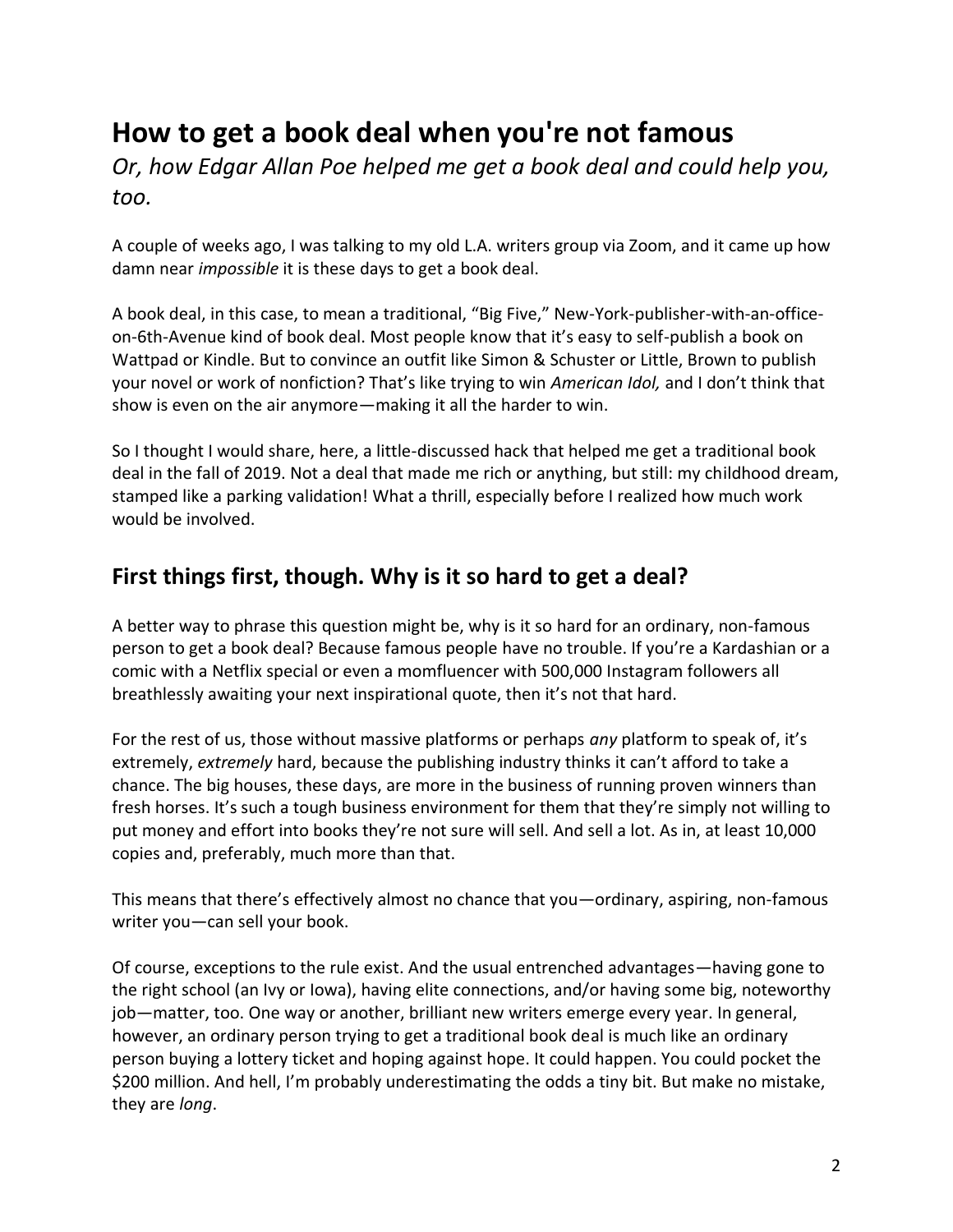Back in 2019, when I sold a nonfiction book proposal, I didn't set out to game the system. What happened was, after a dozen years of writing novels and trying to find an agent who might want to represent me, I fell into a horrible depression. Then, for the first time since I was a kid, I started reading Edgar Allan Poe. For about a month straight, I just lay around reading Poe and crying, mostly in my bathtub, because I was in a dark place and also because, all of a sudden, the metaphorical nature of Poe's short stories had become clear to me. Holy shit, I thought. He was talking about depression and despair the whole time.

The ships captained by ghosts, the yawning whirlpools, the whistling scythes? All that stuff was just window dressing. Poe was talking about two things at once. On the surface, shipwreck or, say, torture by the Spanish Inquisition. Below, awful existential pain, the same kind that was plaguing me.

I started digging through the numerous biographies about his life, and though Poe's life was indisputably a dumpster fire, just incredibly sad to read about, doing so had the strange effect of cheering me up. Look at everything he lived through, I thought; he still got his work done. He still managed to keep going despite, well, everything. And he'd even cracked some pretty good jokes all while. I loved reading Poe's letters in which he bitched—*endlessly, bitterly complained*—about his day jobs.

Poe was funnier than he ever got credit for, I thought. No one knows how funny he is.

## **Soon enough, a realization hit me: I was the only person ever, in history, to really understand Edgar Allan Poe.**

Obviously, that was a delusion. But it's a common one. Since Poe's death in 1849, hundreds of books and thousands of articles have all been written by people suffering from this delusion. Poe just has that effect on people. He's such a complex figure that, once you Hoover up enough facts and you're finally able to bring him into focus in your mind, you start to think you're the only person who *truly* gets him.

I was having a drink with a historian friend one night and I told him about all this: how Poe was cheering me up, how I'd come to see him as a kind of flawed-yet-fascinating existential hero. Plus a few words about my being the first and only Poe Understander in history.

"That sounds like a book," my friend said, lifting his glass.

"Oh yeah," I deadpanned. "I'm going to write a book about reading Poe for self-help and call it *How to Say Nevermore to Your Problems*." Which turned out to be just the working title.

Over the next year, I roughed out a book proposal. (A book proposal is essentially a 10,000 word sales pitch for publishers that details what a nonfiction book will look like and who might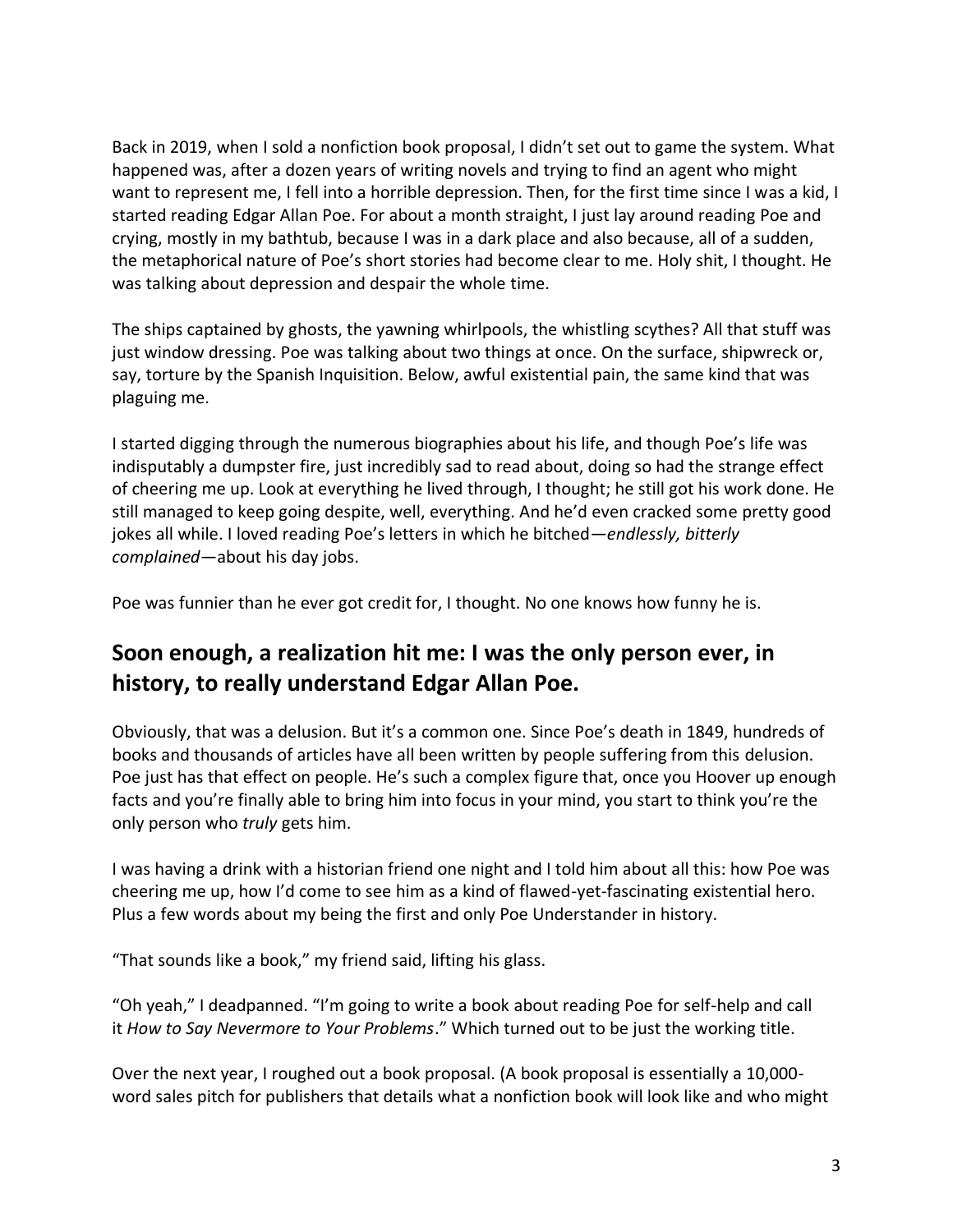buy it. This is how most nonfiction books get sold. You write the proposal first, not the book itself.)

Next, I sent query letters to agents, hoping someone would want to represent me and my Poe idea. This time around, I got offers. And while it took another eighteen months to find a publisher for the book, and I had to rewrite my proposal from top to bottom three different times, my book proposal eventually went to auction, with Running Press, a subsidiary of Hachette, bidding the most and winning.

## **So what changed?**

I still wasn't—obviously, still am not—famous, and wouldn't want to be. Who would? Most adults agree that, while some money might be welcome, the other aspects of fame seem horrible, essentially life-ruining, right? Meanwhile, I continue to suck at Twitter and have few followers. I still don't have *any* large platform to speak of. I publish freelance articles sometimes, but that's nowhere near enough of a public presence. At least in my experience, it's not even table stakes.

But none of this mattered much anymore because I was writing about *someone who has a massive platform.* Poe has four million Facebook fans. He may've died 171 years ago, but he's so well known, beloved and influential today that not only is there an entire academic discipline known as Poe Studies, but people get tattoos of his face. People cosplay as Poe at Comic Con.

Most importantly, you can put numbers to Poe's audience: the 4 million Facebook fans; the 63,000 people following the Poe topic on Quora; the 22,000 fans on the official Poe Wattpad page; the 3,500 folks following the Poe subreddit. In other words, you can "prove" the appeal.

## **The book-deal hack I stumbled across unwittingly**

You don't have to be famous to get a book deal if you write about someone who IS famous.

Or maybe you write about a famous phenomenon. Maybe you write a nonfiction book about side-hustles or Cross Fit or crosswords or coding or knitting or whatever, so that it matters less how many fans YOU have, and instead a publisher will look to how many fans there are of your TOPIC.

You do still need some experience as a writer. That's when your previously published work comes in handy, and all your relevant work experience and life experience starts to matter.

This hack applies especially to nonfiction, of course, but I could see it being relevant for fiction writers, too. Maybe you write a short story collection about Princess Diana, and how she faked her own death to escape the press and now works in a legal pot shop on Santa Monica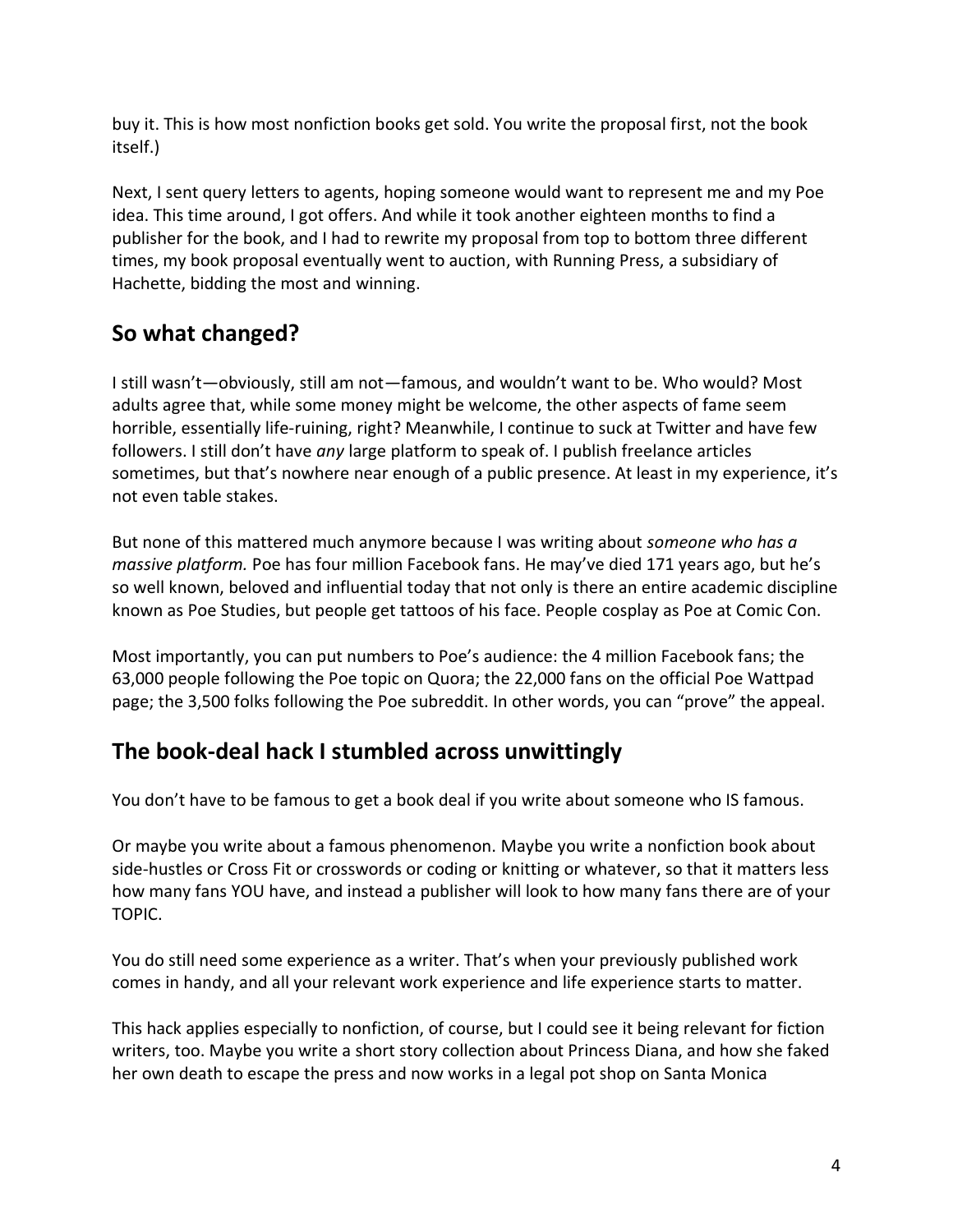Boulevard. Or you write a historical novel about Biggie in the '90s, or, I don't know, you write a musical about Alexander Hamilton.

Any of these gambits would allow you to make the claim that there's already huge public interest in your subject. Then you basically just point to that interest and say, "there's the audience for my book." Instead of going on about your own platform, you can detail the platform that your subject, your topic, already has. My own 10,000-word book proposal basically boiled down to: *I'm a Poe fan who buys books about Poe. I think other Poe fans will buy* this *book about Poe.*

Now, maybe this hack has occurred to you already. Maybe it didn't take you the last dozen years to puzzle out. What's that saying, "learn slowly, then you'll know*"*? That's my process. I hope your process is quicker and more fun, and less naive and absurd. In any case, if you want to write a book, you could do worse than beginning with the famous thing, famous person, that you're obsessed with. Surely you're obsessed with *something*?

## **A good link**

If you've got a subject or topic already in mind, then as a next step, maybe check out the following link. It's only a random LinkedIn post, yet it contains some of the best writing advice I've ever come across. And the advice also applies to marketing and pretty much every other creative endeavor. Here it is: "[The Secret to Coming Up with Ideas People Can Get Excited](https://www.linkedin.com/pulse/secret-coming-up-ideas-people-can-get-excited-eric-nelson/?trackingId=3RLPUfGJL1BFfJ84tzwp%2Bw%3D%3D)  [About](https://www.linkedin.com/pulse/secret-coming-up-ideas-people-can-get-excited-eric-nelson/?trackingId=3RLPUfGJL1BFfJ84tzwp%2Bw%3D%3D)."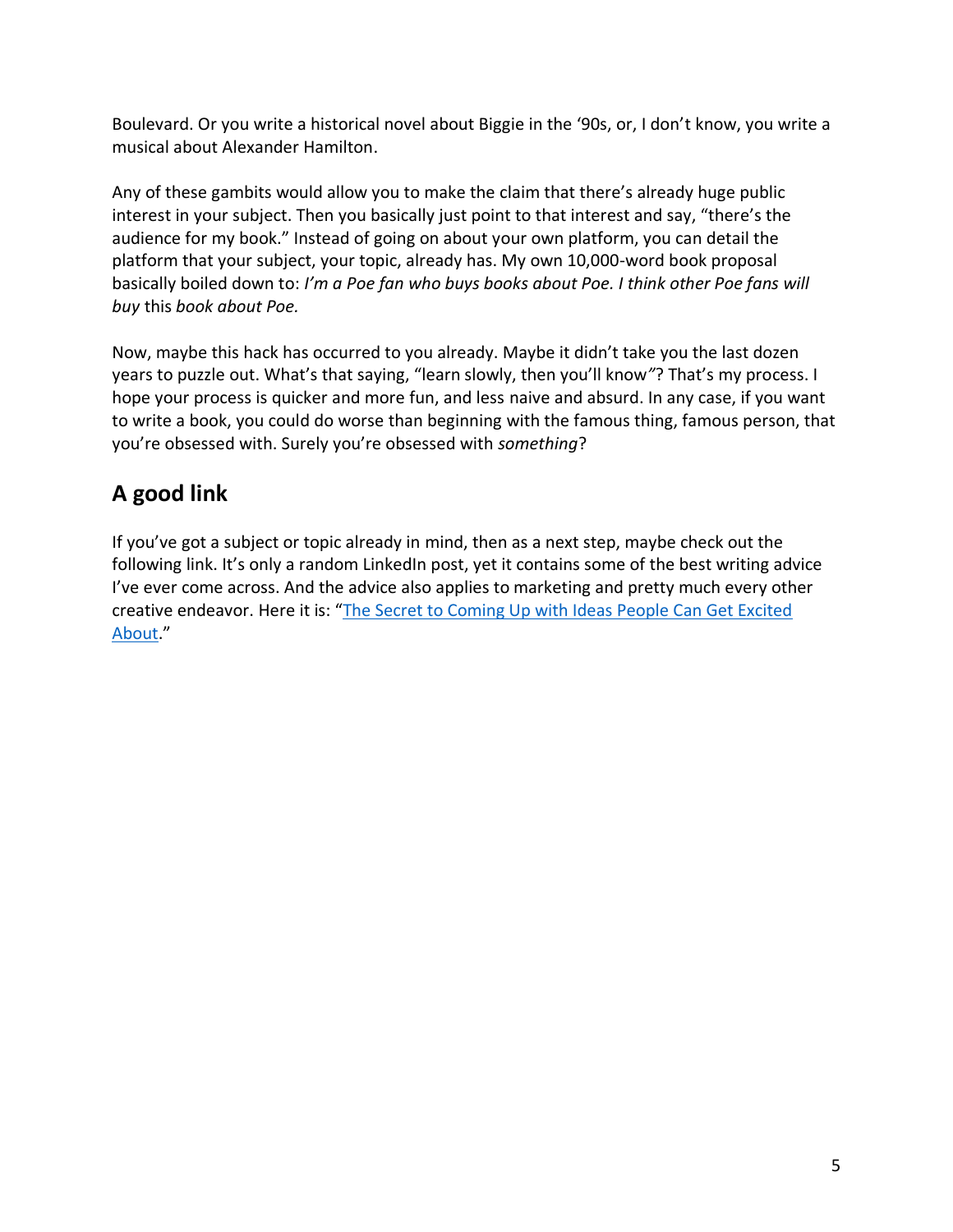# **The query letter that got me four agent offers**

*How to write advertisements for yourself*

This is the story of my querying "journey," which could be helpful to you if you're pitching a project right now. It is also a little meditation on self-promotion, which I've been thinking about a lot because, since last September, I've done so many uncomfortable things that it's probably given me mesothelioma. Promoting a book is one part dream come true, two parts faceplanting with witnesses.

Do you feel this too, an overriding awkwardness that comes whenever you try to present yourself in some even *sort of* together light? Do you struggle to talk yourself up in emails, website bios, fellowship applications, and queries? Excellent. Please join my class-action suit against the universe. It's not fair how hard this stuff is to figure out or to execute.

Yet others have figured it out—arguably. Or at least plunged in with great vigor. Case in point: Edgar Allan Poe wrote fake letters to the editor praising his own work. A couple of years later, the great historian and biographer Thomas Carlyle invented sources in order to quote *himself,* glossing his own opinions with more authority. This being Carlyle, all his fake sources' names were scatological German puns. What a guy. Norman Mailer, in the 1950s, wrote a whole book called *Advertisements for Myself*.

So perverse is the human imagination that even anonymity can become a form of selfpromotion and credibility-mongering. Think of Banksy. How many people would care about that work if the artist's identity were known and all the speculation stopped? Enough to fill a 7-11?

Now here's a better question: What if these examples are to be emulated, not just smiled at? I don't suggest drafting fake letters or spray-painting London. I do think that, then as now, the attention market is crowded, and thus some self-promotion is necessary to have a career at all. By the same token, it's a good idea to try to cultivate authority and credibility, knowing as we do that people tend to care as much about who's talking as they do about what's being said.

You don't have to invent this credibility wholesale, however. This is the internet age. The data is out there, like Big Foot and aliens and maybe even Banksy.

## **How this applies to querying is straightforward.**

How can you appear credible to literary agents, or simply *more* credible to literary agents? With all the usual caveats about how other people's mileage may vary, I think one big way is to use specific numbers and vivid anecdotes. In short, to use data.

More on that in a sec, but first, if "query letter" is new to you, this is the term for the emails you send to literary agents when you're seeking representation, while "querying" refers to the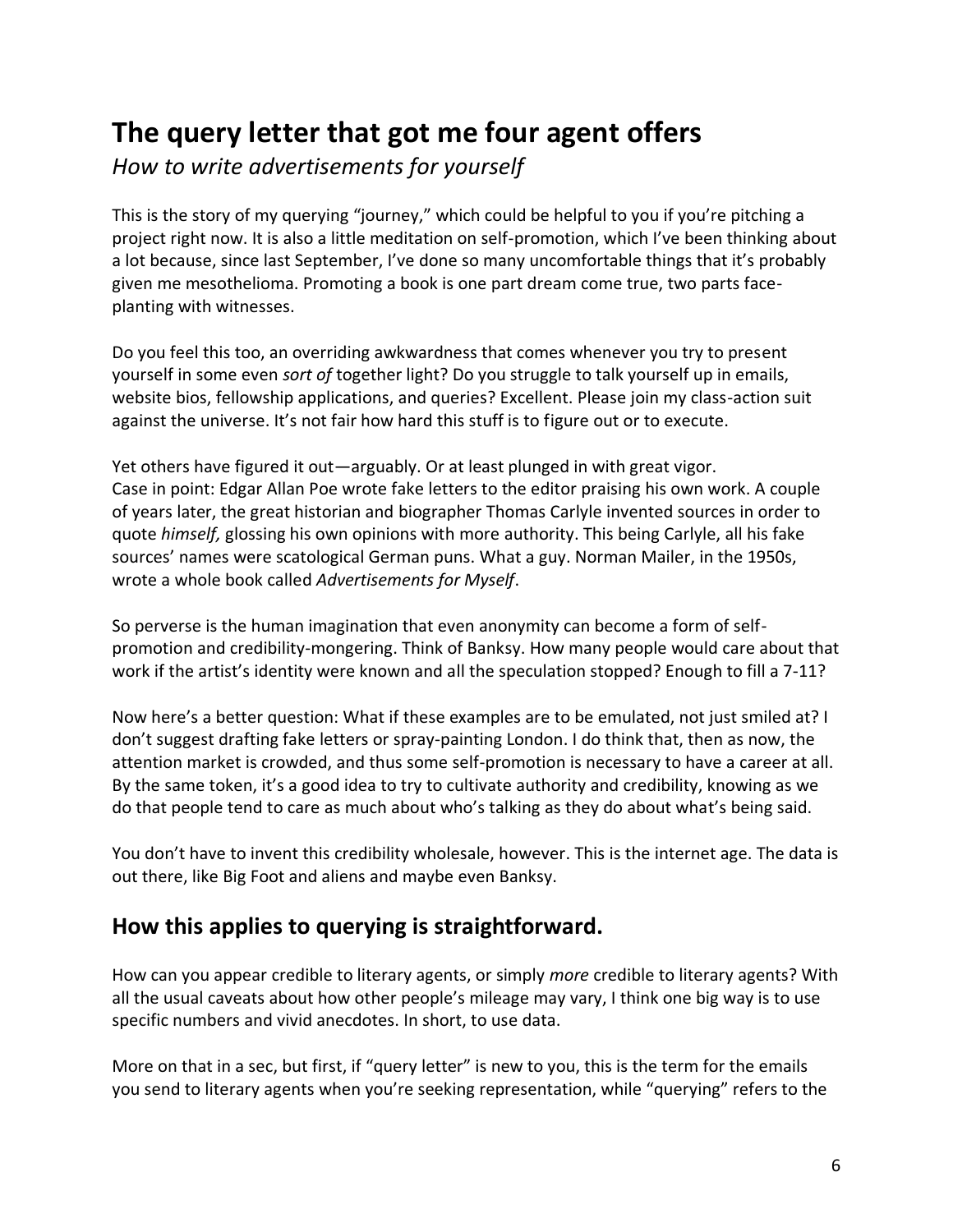larger process. Still, the principles involved aren't narrowly applicable to querying. They apply to all sorts of emails a creator might send and to all manner of horribly necessary selfpromotional efforts.

By the time I sent the query letter you'll see below, I'd been approaching agents off and on for over a decade, though always, before this point, with fiction projects and with highly conventional queries—i.e. ones following the typical query advice you see everywhere, which involves pitching the idea before you pitch yourself. It never worked.

This go-round proved more fruitful. In the week after I sent my query, four agents offered to represent me. I'd approached eight agents in total, so that's an offer rate of 50%.

While I can't say for sure why this query worked, I'm pretty certain it's because I presented the data, especially the market data, instead of waiting to do so until some later point. See how the longest paragraph is about audience:

#### Hi, [Firstname]—

I'm contacting you after coming across your profile and realizing that you agented [Book Title] as well as [Book Title]. My name is Catherine Baab-Muguira, and I'm a writer who's contributed to *New York* Magazine's The Cut, Playboy.com, Salon.com and FastCompany.com, among others. My June 2016 Quartz essay, "Millennials Are Obsessed with Side Hustles Because They're All We've Got," has been shared on Facebook more than 50,000 times and also became the focus of an April 2017 episode of NPR's *On Point.*

I've just finished a nonfiction book proposal that I believe may be right up your alley – one that comes with some nice proof of concept, too.

In September of 2017, my essay, "Edgar Allan Poe Was a Broke-Ass Freelancer," ran on The Millions. It quickly became one of the site's most-popular articles of the entire year, and was picked up and shared by blogs and magazines including *Publishers Weekly* and *Arts & Letters Daily*. Even Michiko Kakutani liked the story on Twitter.

But that piece was just a small excerpt from a much larger project I've been working on. It's called How to Say "Nevermore" to Your Problems: Surprisingly Great Life Advice from Edgar Allan Poe, the World's Most Miserable Writer. To put it glibly, it's the world's first ever self-help book based on Poe. It's one part Alain de Botton's *How Proust Can Change Your Life*, one part Jen Sincero's *You Are a Badass.*

As you might expect, I've had a lot of book ideas over the last few years, but I ran with this Poe idea because the commercial potential was obvious to me from the beginning. Poe fans are legion: He has four million fans on Facebook alone, and there are Poe museums in New York, Philadelphia, Baltimore and Richmond, Virginia. Demand for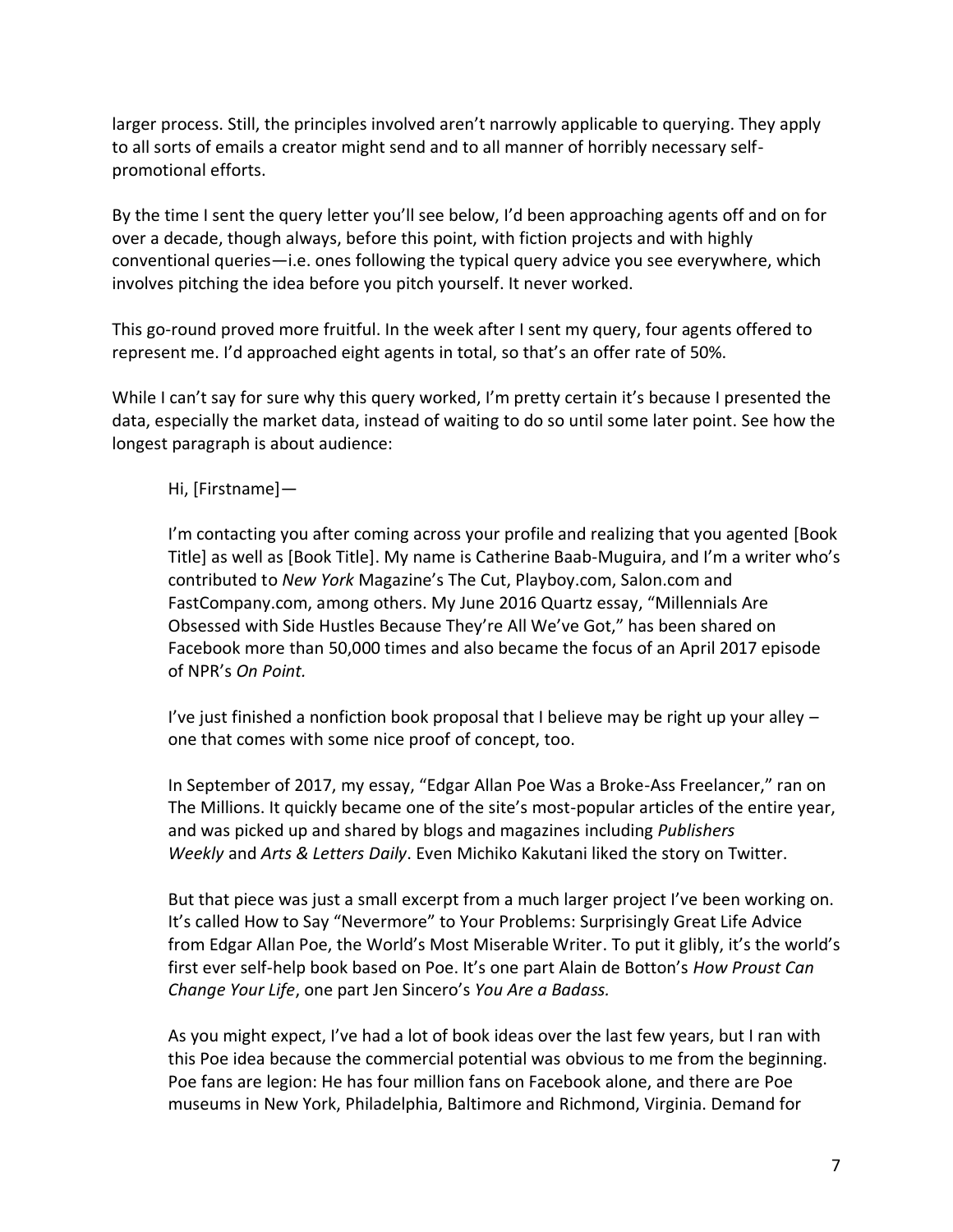works of Poe biography and criticism has stayed strong for nearly 200 years. And yet, while so much ink has been spilled, no one has ever looked to Poe for advice on how to live a fulfilling, worthy life. This unique, new angle occurred to me when I was suffering from a nervous breakdown in 2016 – which is the starting point for this book and puts some of the "narrative" in the narrative nonfiction.

My hunch is that you'll like the voice and the direction I've taken with this premise, so I'm attaching my proposal and first chapter. If you'd like to discuss them, you can reach me by email at [emailaddress] or at [phone number]. Thank you for your time and consideration.

Thanks again, and all best,

Cat

Of course, I sounded about 4 billion times more confident than I felt, and to this day I feel a little *ehh* in having name-checked poor, innocent Michiko Kakutani, who just happened to like a tweet one day and most assuredly does not know or care who I am. But I would use the same basic approach again for several reasons.

In general, focusing on strategy and tactics takes the pressure off. Instead of squirming in selfconsciousness, you think in terms of technique, and this makes the job of talking yourself up much easier. Beyond that, a few more considerations:

- Data is powerful because it inspires belief. It can make you look legit no matter how you illegitimate and jumped-up you may really feel down deep in your soul. (Hi!)
- In a query, data could take the form of specific numbers including traffic, shares, likes, what have you. For instance, to get the number of Facebook shares for my Quartz article, I just used the FB search function. Zuckerberg & Co seemed to have changed that function since, making it harder to find out how many times a specific piece of content has been shared. But often times an editor can give you some traffic numbers, or you can approximate popularity/reach by looking at how many other publications or prominent people have shared or referenced your piece. If you're publishing through Substack or similar platforms, you'll have much of this data already.
- Maybe you don't freelance or write a newsletter. It's still possible to use data. You could cite short-story publications or contest wins, include blurbs from highly placed friends or acquaintances, or cite your degrees, Peace Corps experience, YouTube following, whatever. (Granted, I've never sold a novel. I still think all these methods may be just as applicable to fiction queries as non-fiction—that it can be a good idea to pitch yourself before you pitch your project, and to point to a possible readymade audience/market.)